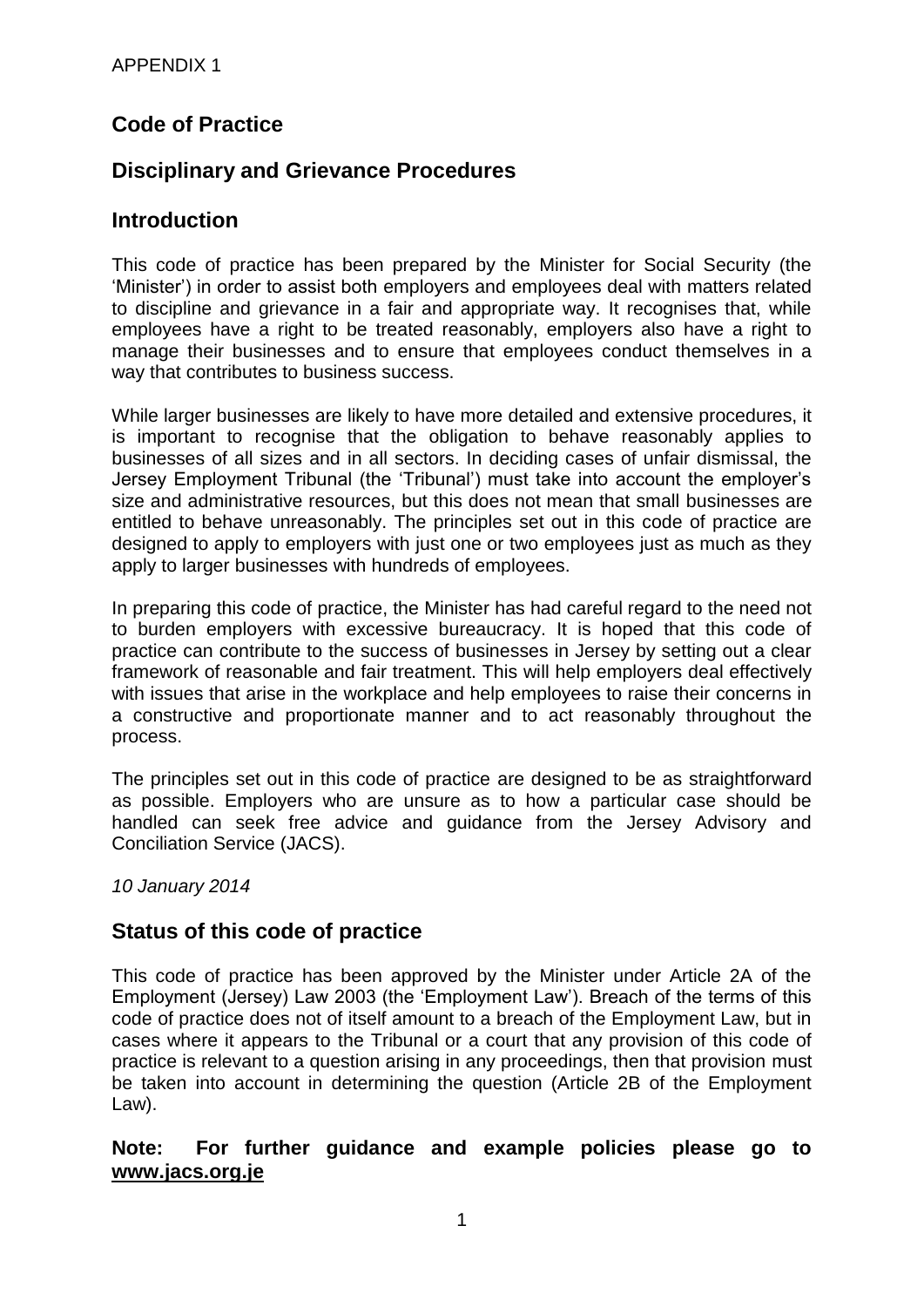# **Code of Practice on Discipline and Grievance Procedures**

#### **When this code of practice applies**

- 1. Part 1 of this code of practice applies in disciplinary situations which can include misconduct and poor performance. If employers have a separate capability procedure, they may prefer to address performance issues under that procedure. If so, however, the principles of fairness set out in this code of practice should still be followed, although they may need to be adapted. This code of practice is not intended to be followed in cases of redundancy dismissals or the non renewal of fixed term contracts on their expiry. Nor is it intended to cover dismissals based on the fact that the employee is unable to work because of sickness or injury. It is important to remember however that in all such cases the employer will still be under an obligation to behave reasonably in making a decision to dismiss.
- 2. Part 2 of the code of practice applies in grievance situations which arise where employees raise concerns, problems or complaints with their employer.

#### **Part 1 - Handling disciplinary issues**

#### **Behaving reasonably – fundamental principles**

- 3. The fundamental requirement in dealing with issues of discipline is to behave reasonably. What is reasonable will vary depending on the circumstances of the case including the size and administrative resources of the employer. However employers of all sizes should be in a position to observe the basic standards of reasonableness. In practice, this means that:
	- action should not be taken in the heat of the moment, but only after  $\bullet$ appropriate consideration and reflection
	- before taking action, the employer should carry out an investigation aimed at discovering the facts
	- the employee should always be fully informed of the grounds on which the employer is considering disciplinary action
	- the employee should have a reasonable opportunity to put his or her side of the story
	- any explanation put forward by the employee should be considered by the employer with an open mind
	- any disciplinary penalty should be proportionate to the offence committed and appropriate in the circumstances
	- where the employer has taken disciplinary action, the employee should have the right of appeal.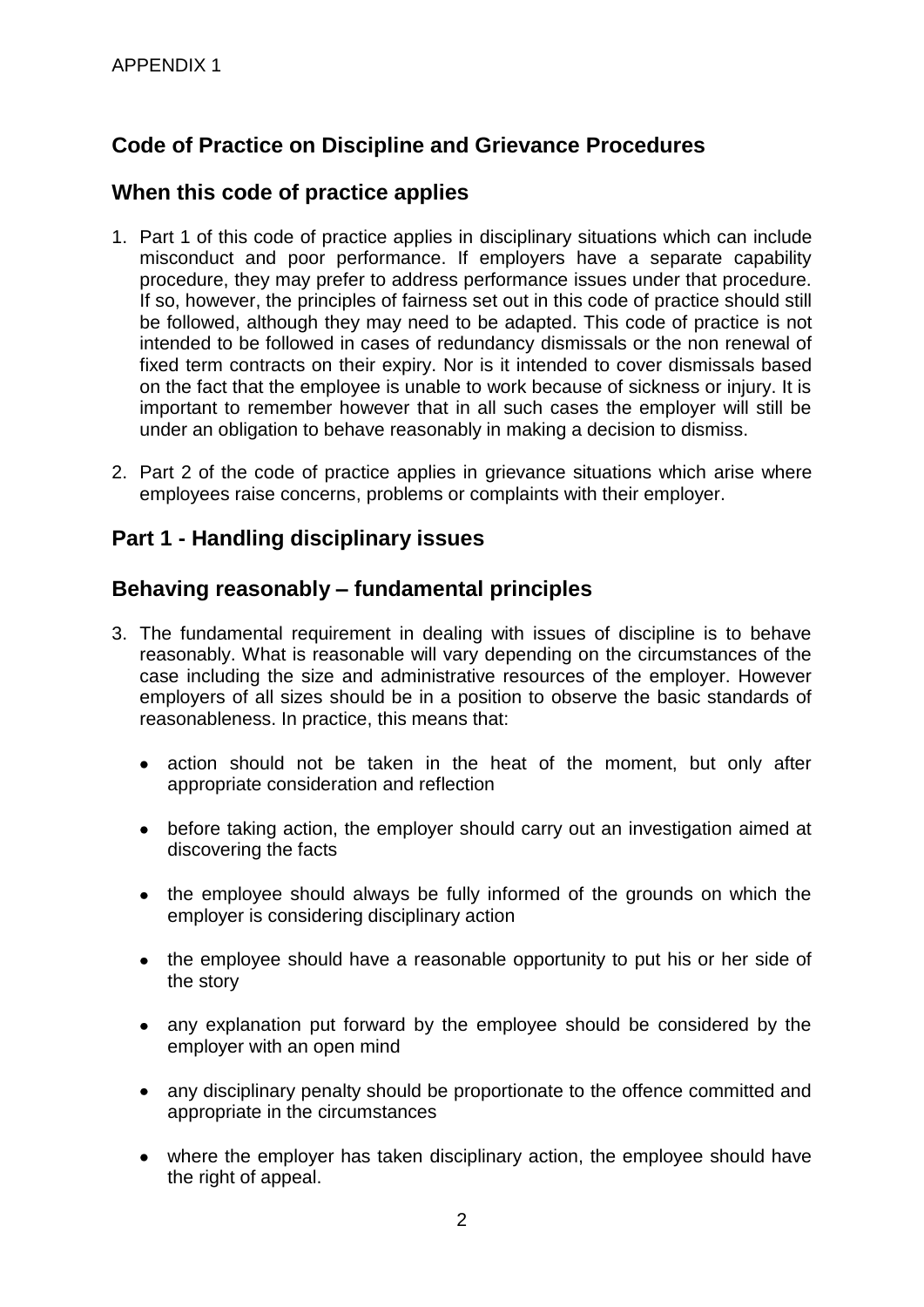4. The provisions of this code of practice are designed to ensure that these fundamental principles of fairness are followed by employers of all sizes. In determining any complaint, the Tribunal or a court will take this into account, along with any other information that is relevant to the case. A failure to observe any of the above fundamental principles may result in the Tribunal or a court deciding that a dismissal was unfair.

#### **Dealing with matters informally**

- 5. Many low level problems of misconduct can be dealt with informally without the need for a hearing. Often a 'quiet word' with the employee is all that is needed to solve the problem.
- 6. Dealing with matters informally is a normal part of everyday management and there is no need to follow a particular procedure. However it is a good idea for managers to make a note of when such interventions occurred for future reference.
- 7. Where an employer considers there to be a possibility that disciplinary action might be taken in any particular case (e.g. a written warning or dismissal), it is important that a formal disciplinary process is followed to ensure that the matter is dealt with fairly.

# **Taking formal action**

8. Where serious misconduct has occurred or where attempts to change behaviour through informal means have failed then it will be appropriate for the employer to take formal disciplinary action. Where there is a written disciplinary procedure (see the JACS Model Disciplinary Policy) then this should be followed. However the following standards should be observed whether there is a written procedure in place or not.

## **Conducting a fair investigation**

- 9. Formal disciplinary action should not be taken against an employee without a fair investigation first taking place. See the JACS guide to Disciplinary Investigation.
- 10.A fair investigation will require the collection of evidence about the alleged misconduct which might include appropriate documentation and the holding of investigatory meetings with relevant individuals within the business. Where reasonably practicable, this will require an investigatory meeting with the employee who is the subject of the allegation.
- 11.A fair investigation is open-minded. The employer must be looking for evidence which tends to show that the employee is innocent just as much as evidence tending to show that he or she is guilty.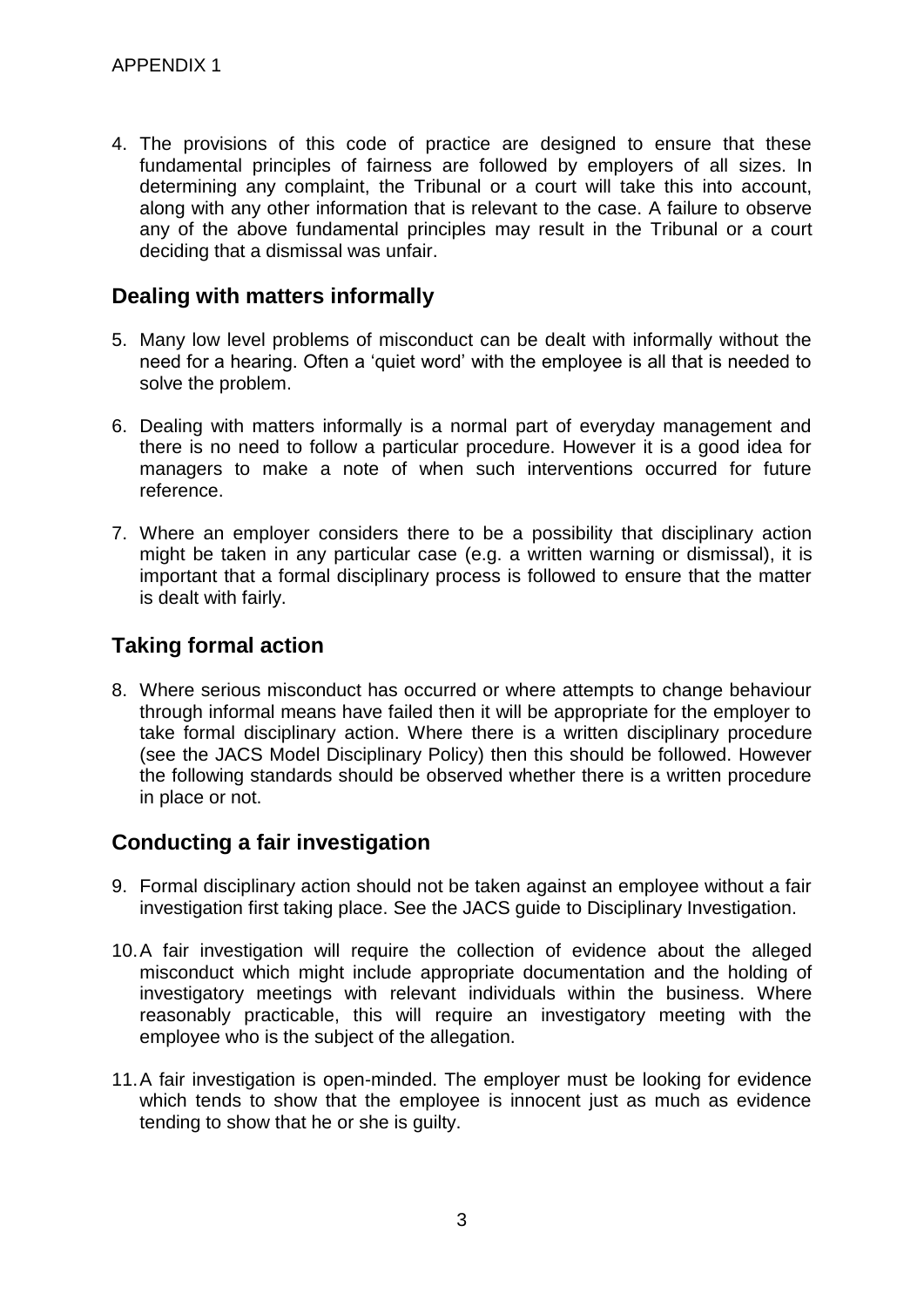12.A fair investigation should be reasonable given the circumstances and sufficiently thorough, particularly when key facts are in dispute. A failure to pursue a plausible line of inquiry or speak to witnesses who are likely to have relevant evidence may be sufficient to render any subsequent dismissal unfair.

## **Arranging a disciplinary hearing**

- 13.If it is decided that there is a disciplinary case to answer and a hearing is to be held, the employee should be given adequate notice of the hearing in writing, including the date, time and place of the hearing.
- 14.The notice to the employee should contain sufficient information about the alleged misconduct or poor performance and its possible consequences, as well as copies of all the written evidence that the employer intends to rely on. This should be given to the employee within sufficient time before the hearing to enable the employee to answer the case. The same written evidence should be provided to the person who will lead the hearing.
- 15.In straightforward cases, one or two days' notice of a hearing may be appropriate. However the more complicated the allegations, and the more detailed the evidence, the longer an employee will need to prepare for the hearing. The period of notice will also give the employee time to find a representative. The law governing the right to a representative is explained in the JACS Model Disciplinary Policy.
- 16.The hearing will usually be held in the employer's offices or some other suitable location. The hearing should be conducted in private, away from other employees. More information is provided in the JACS guide to Disciplinary Investigation.

## **Conducting a fair hearing**

- 17.A fair hearing is one with no prejudged outcome. Whoever conducts the hearing must do so with an open mind. Wherever possible the hearing should not be conducted by the same person who conducted the investigation. Where the size of the employer means that this is not practicable then the employer needs to be especially careful to maintain an open mind.
- 18.At the outset of the hearing the employer should explain the purpose of the hearing and the details of the allegation that have been made.
- 19.The evidence that has been gathered in the investigation should then be examined and the employee invited to comment on any aspect of it.
- 20.There is no requirement for witnesses to be brought into the hearing in person. It is usually sufficient for witness statements to be presented and discussed. However where witnesses are invited to attend the hearing in person, the employee should be allowed to put questions to them about their evidence.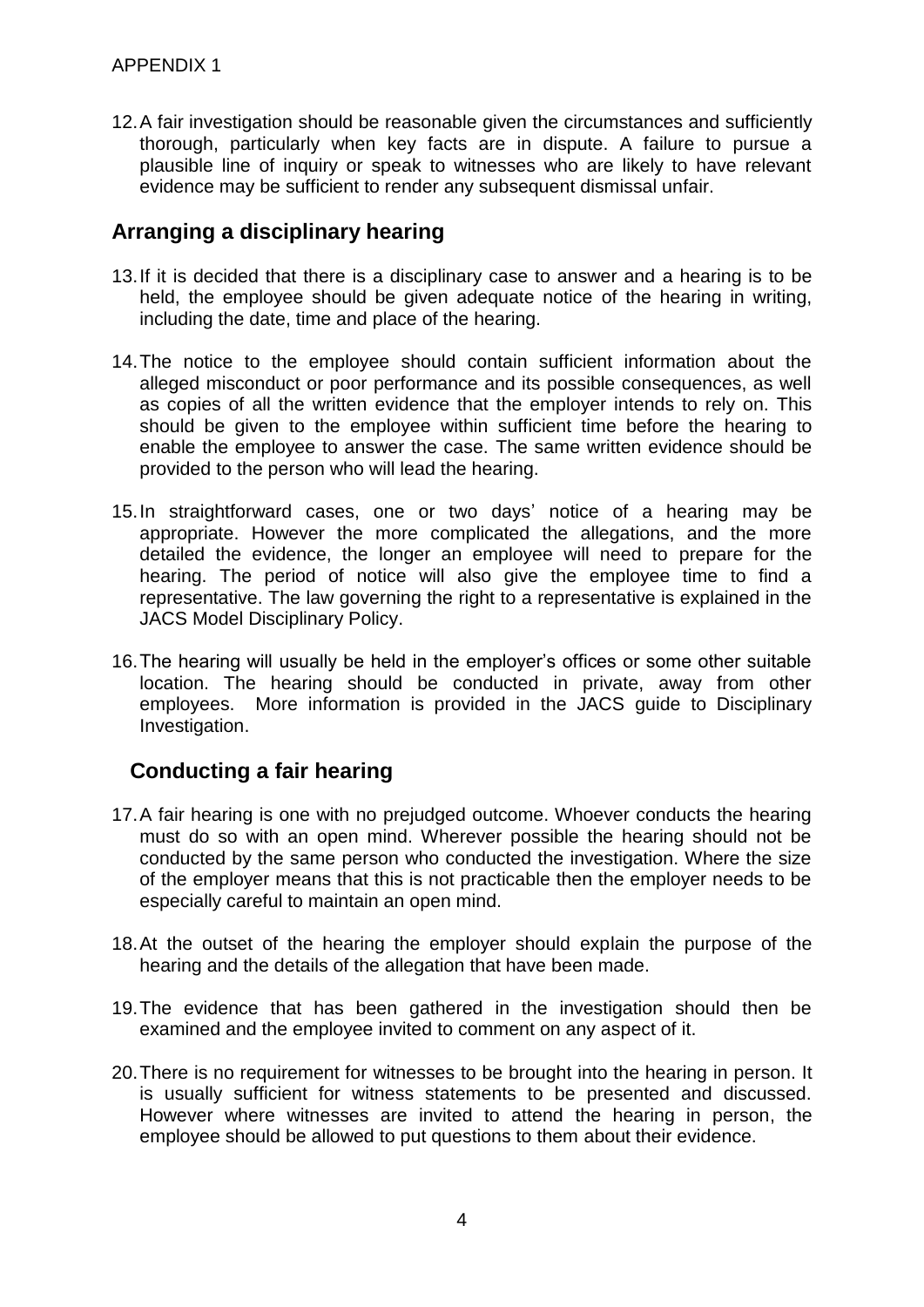- 21.The hearing must be conducted in a way which allows the employee to answer the case. If questions are asked of anyone present during the hearing, the questions should genuinely be aimed at discovering the facts.
- 22.The employee should be given the opportunity to be represented at the hearing by an appropriate representative. The law governing the right to a representative is explained in JACS guidance.
- 23.The employer should make a written note or minute of the hearing which should be agreed by all parties who were present at the hearing. If agreement cannot be reached on the content of the note or minute, then both versions of the account should be placed on file.

#### **Making a decision**

- 24.Once the evidence has been heard, the person conducting the disciplinary hearing should adjourn the hearing to consider what findings to make and what, if any, action to take. This involves reaching a conclusion as to what has happened and the extent to which this constitutes misconduct.
- 25.Before deciding what action to take, the employer should consider all the surrounding circumstances including whether there are any particular circumstances or other facts that should be taken into account which may make the conduct less serious.
- 26.Although the results of the disciplinary hearing may be explained orally, they should always be followed up in writing.
- 27.The employer should set out the findings that were made and whether any disciplinary action is to be taken.
- 28.Disciplinary action will normally take the form of a warning or a decision to dismiss. Unless specifically provided for in a contract of employment, sanctions, such as demotion, a reduction in salary or a loss of seniority should be agreed with the employee, otherwise such action might amount to a breach of contract which could result in a claim to the Tribunal or a court. where contracts permit such sanctions. If the contract does not permit demotion or salary reduction the employer may be in breach of contract unless the employee agrees to the sanction being imposed.

#### **Warnings**

- 29.In most cases where the employer finds that misconduct has occurred, it will be appropriate to issue a written warning to the employee.
- 30.A warning should identify the misconduct that has been found to have taken place and warn that further misconduct on the employee's part will lead to further action.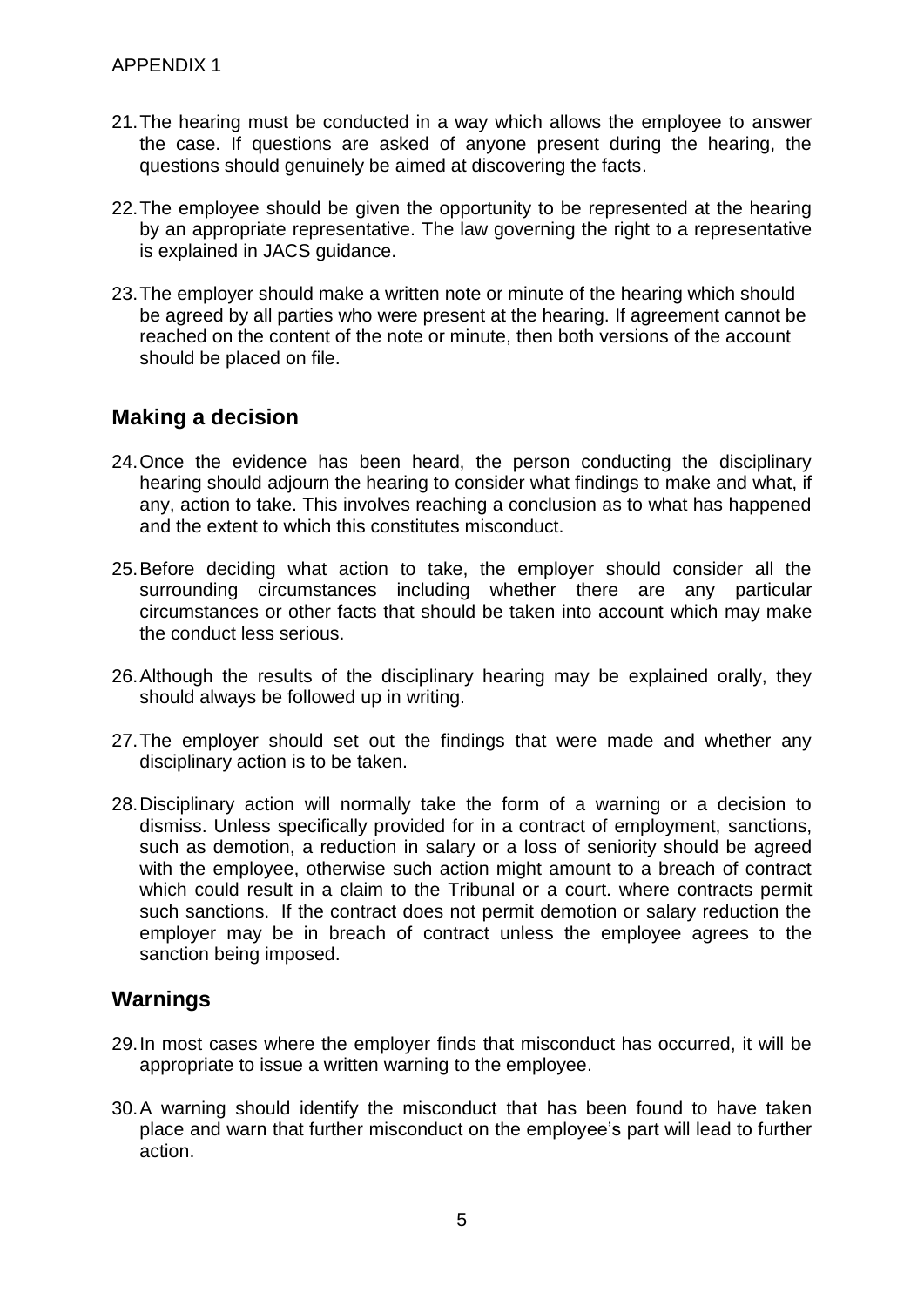- 31.A warning should be time-limited. Typically a written warning will last for either six months or one year and should be kept on the employee's personal file for that period.
- 32.Once that time period has expired then the warning should be disregarded in any future disciplinary proceedings.
- 33.Where further misconduct is found to have taken place within the period specified in the warning, then it will usually be appropriate to impose a 'final written warning'. A final written warning may also be imposed for a first offence if the conduct is sufficiently serious to warrant it.
- 34.A final written warning should identify the misconduct and warn that further misconduct will lead to dismissal.
- 35.A final written warning should also be time limited and should not normally last for longer than 12 months.
- 36.It will usually be fair to dismiss (with notice) an employee who has an active final written warning in place and who then commits an act of further misconduct even if that misconduct would not justify dismissal on its own.

#### **Gross misconduct**

- 37.Where an employee commits an act of gross misconduct then it will usually be fair to dismiss him or her without notice even if no previous instances of misconduct have occurred.
- 38.However, even in cases of gross misconduct, the employer should still follow a fair procedure because an act of gross misconduct does not necessarily make a dismissal fair. The fact that the employee is accused of gross misconduct makes it even more important that the principles outlined in paragraph 3 of this code of practice are adhered to.
- 39.Gross misconduct is an act of misconduct which is so serious that it can be said to fundamentally undermine the trust and confidence that should underpin the employment relationship. Examples are:
	- Theft and dishonesty
	- Violent or threatening behaviour
	- A refusal to obey the employer's reasonable instructions
	- Serious bullying or harassing of colleagues
	- Working while under the influence of drink or drugs
	- Operating a business in competition with the employer
- 40.This is not an exhaustive list. The employer's disciplinary rules and procedures may set out further examples particular to the business concerned. Ultimately whether conduct amounts to gross misconduct is a matter which depends on a wide range of circumstances and needs to be judged on a case by case basis.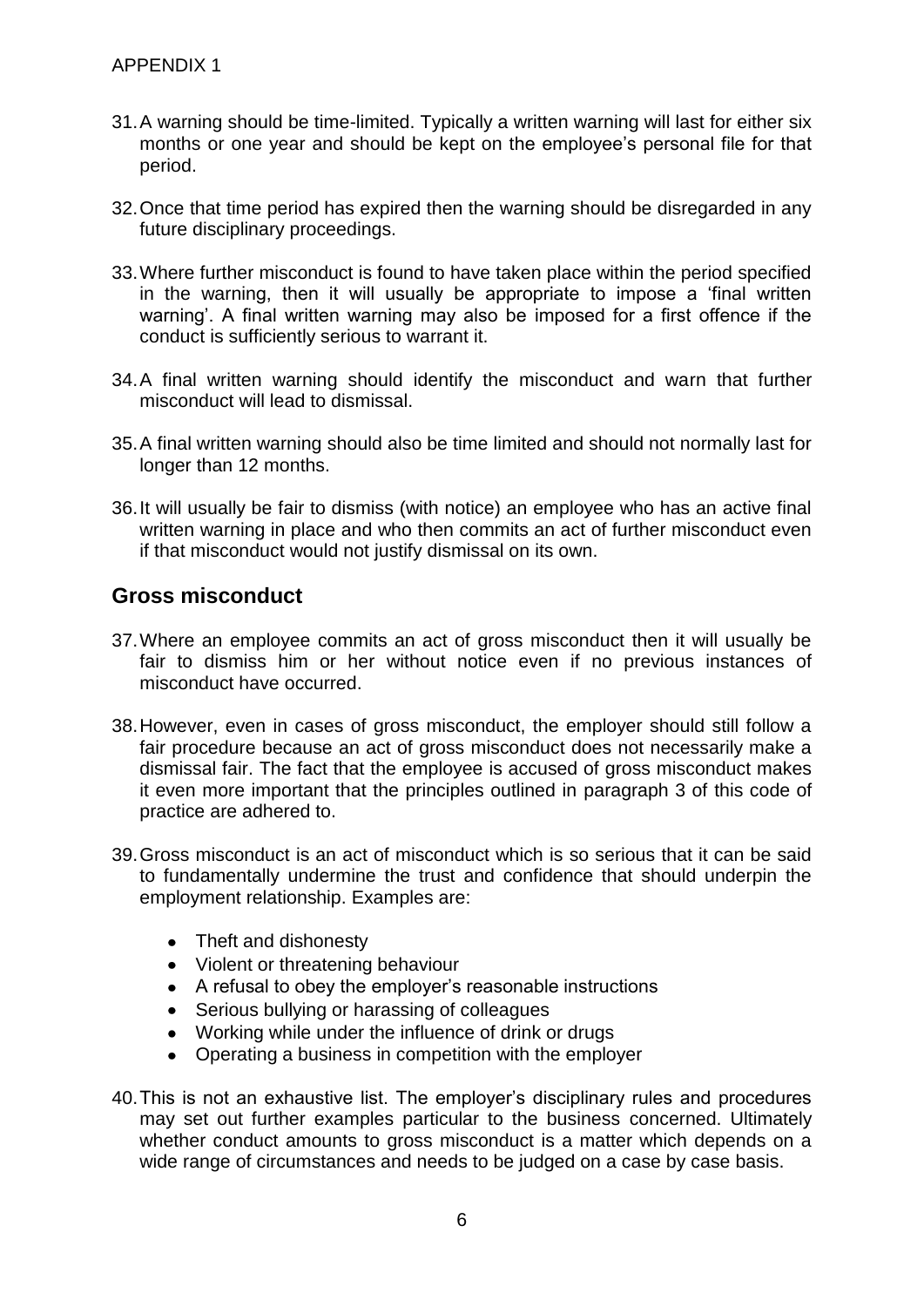# **The right to be represented**

- 41.An employee has a right under Part 7A of the Employment Law to be represented at a disciplinary hearing by either a colleague or a trade union official. Full details of the right are explained in JACS guidance.
- 42. From the point of view of reasonableness, the right to be represented is essential in allowing the employee to state his or her case. The representative must be allowed to make representations to the employer and to confer with the employee. On the other hand, the representative should not answer questions put directly to the employee – although he or she may make representations about them.

## **The right to appeal**

- 43.An employee who has been subject to disciplinary action should be given the right to appeal against the decision.
- 44.The appeal should be conducted by a more senior level of manager than presided over the disciplinary hearing, if possible, or at least someone who has not previously been involved in the case.
- 45.This may not be possible, but an appeal should still be offered so that the employer (or the person nominated by the employer) has a chance to reconsider the action that has been taken and listen to any fresh arguments that may be presented. Once the appeal has been heard, the person conducting the appeal should adjourn the hearing to consider the information before making a decision.
- 46.An appeal should essentially abide by the same principles of fairness as a disciplinary hearing – including the right of the employee to be represented. It may amount to a complete rehearing of the case, if appropriate, but it is also acceptable to focus on particular grounds of appeal raised by the employee.

## **Part 2: Dealing with grievances**

## **Raising a Grievance**

- 47.Grievances are concerns, problems or complaints that employees raise with their employers.. A reasonable employer will seek to deal fairly with grievances raised by an employee. See the JACS Model Grievance Procedure.
- 48.An employee who has a grievance should seek to resolve the matter informally wherever possible by discussing the issue with his or her manager. An employer should encourage employees who are unhappy to raise this with them at an early stage rather than allow problems to grow and fester.
- 49.Where the employee believes that an informal resolution is not possible then he or she should put the grievance in writing and give that to the appropriate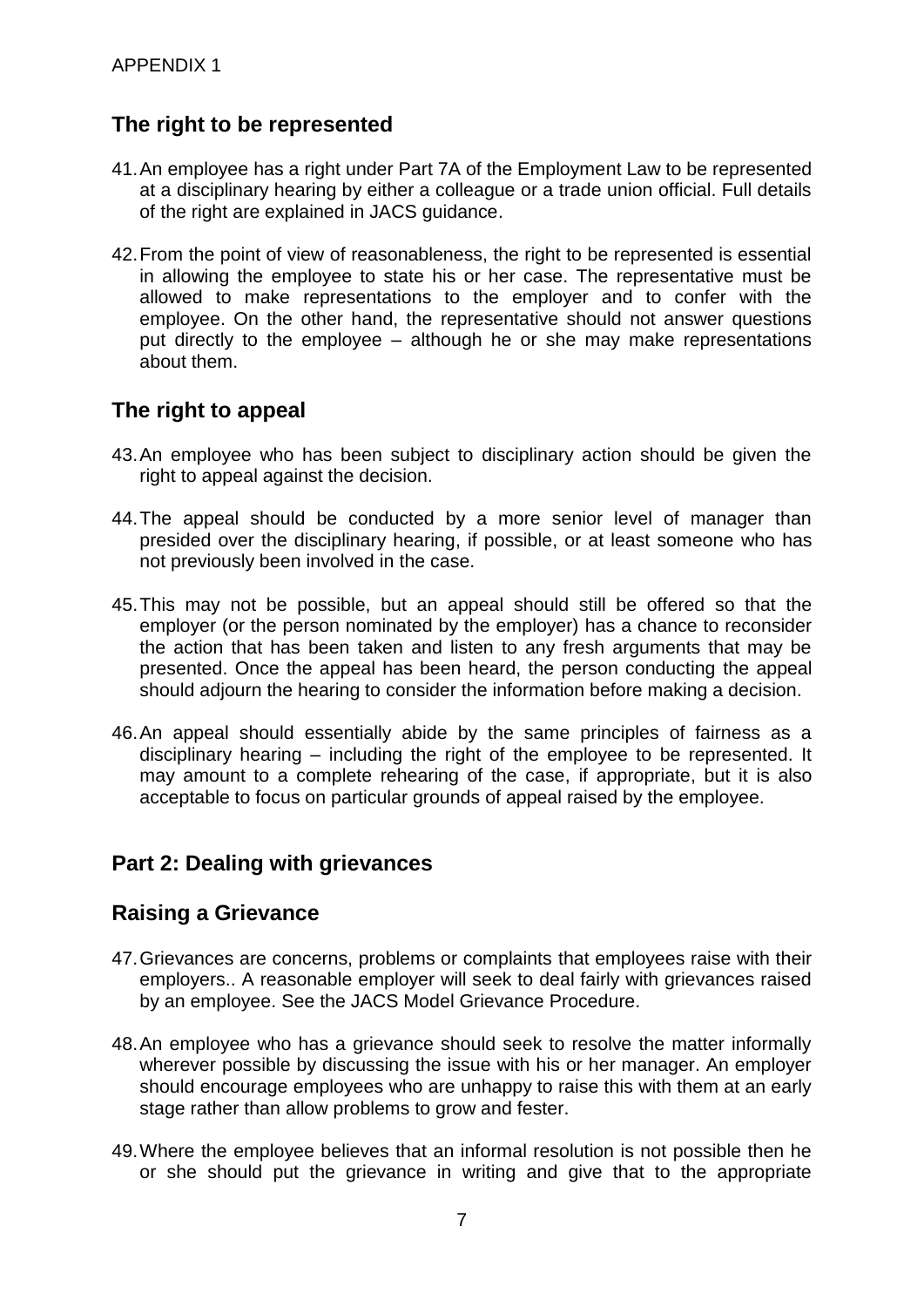manager. The grievance should be clearly and concisely stated and should set out what action the employee wants the employer to take in response.

- 50.On receiving the grievance the employer should organise a hearing with the employee to discuss his or her concerns. This should be arranged as quickly as possible and take place at a reasonable time and place.
- 51.The employee has the right to be represented in this hearing in the same way and on the same basis as in a disciplinary hearing.

#### **Conducting a grievance hearing**

- 52.At the hearing, the employee should be asked to put forward his or her complaint. This may be done by the representative on the employee's behalf, although the employee should be prepared to answer direct questions from the employer.
- 53.It may become clear during the hearing that an investigation is needed to discover what has actually happened. In such a case, the hearing should be adjourned and an investigation should then take place.
- 54.If possible, the investigation will be carried out by a manager who will not be conducting the grievance hearing itself, but this is less important in the case of a grievance hearing than it is in relation to a disciplinary matter. In smaller businesses, the investigation will often be carried out by the same manager who will eventually conduct the hearing.
- 55.When the investigation is concluded, the grievance hearing can be reconvened.
- 56.If the grievance is upheld, the employer will need to decide what action to take. This can be as simple as offering an apology to the employee, or it may involve reversing a decision or agreeing to changes in working practices.
- 57.If the grievance is rejected, this should be clearly explained to the employee along with the basis for the decision. While this may be done orally, it should also be confirmed in writing.
- 58.The employee should be informed of the right to appeal if he or she is not content with the decision.

#### **The right to appeal**

- 59.An employee who feels that their grievance has not been satisfactorily resolved should advise the employer in writing of the grounds for their appeal. An appeal should essentially abide by the same principles of fairness as a grievance hearing – including the right of the employee to be represented.
- 60.The person conducting the appeal should consider carefully the points made by the employee and should adjourn the hearing to consider the information before reaching a decision.